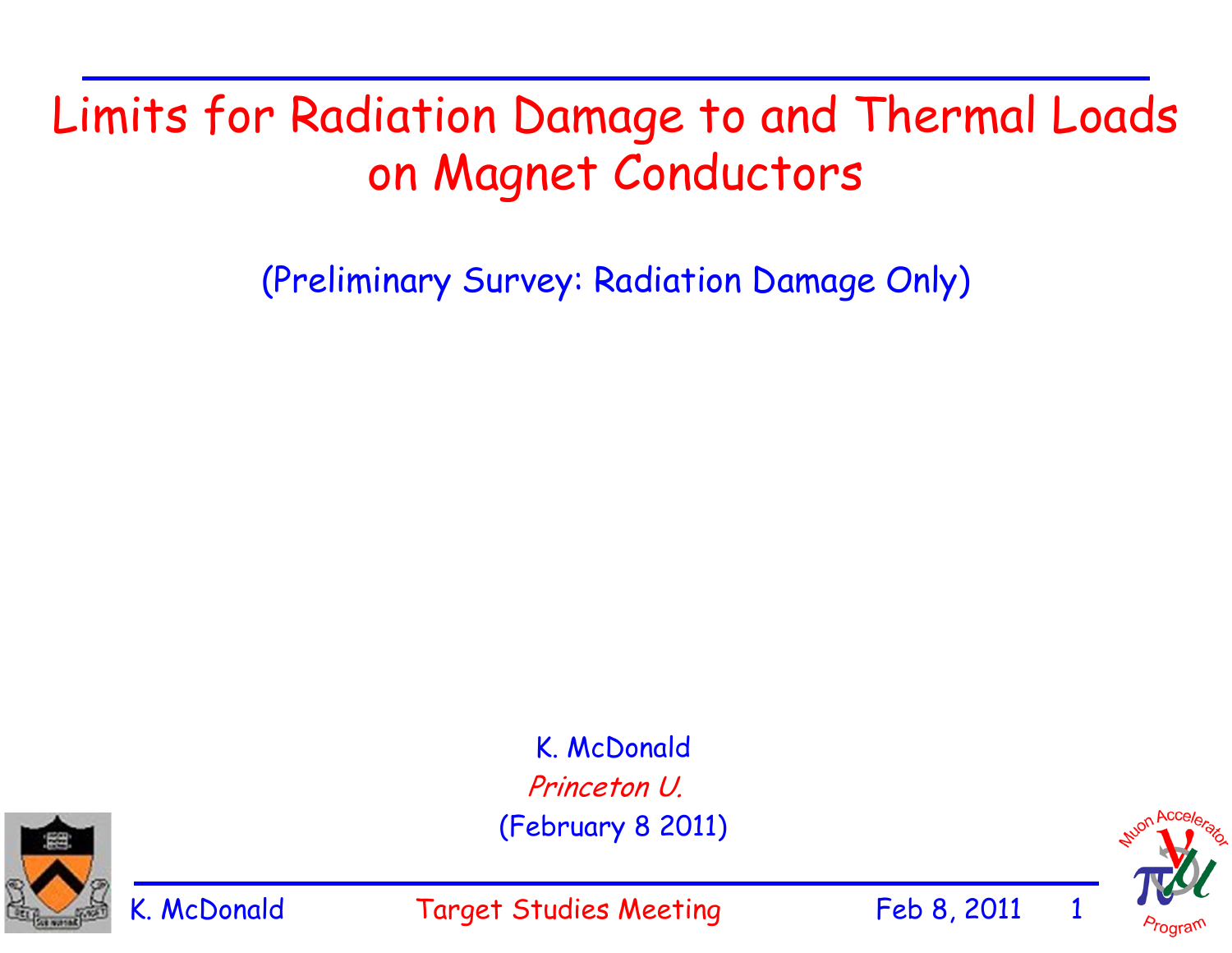#### Overview

The magnets at a Muon Collider and Neutrino Factory will be subject to high levels of radiation damage, and high thermal loads due to secondary particles, unless appropriately shielding. To design appropriate shielding it is helpful to have quantitative criteria as to maximum sustainable fluxes of secondary particles in magnet conductors, and as to the associated thermal load.

We survey such criteria first for superconducting magnets, and then for room-temperature copper magnets.

A recent review is by H. Weber, Int. J. Mod. Phys. 20 (2011),

http://puhep1.princeton.edu/~mcdonald/examples/magnets/weber\_ijmpe\_20\_11.pdf

Most radiation damage data is from exposures to "reactor" neutrons.

Models of radiation damage to materials associate this with "displacement" of the electronic (not nuclear) structure of atoms, with a defect being induced by  $\approx 25$  eV of deposited energy. Classic reference: G.H. Kinchin and R.S. Pease, Rep. Prog. Phys. 18, 1 (1955),

http://puhep1.princeton.edu/~mcdonald/examples/magnets/kinchin\_rpp\_18\_1\_55.pdf

Hence, it appears to me most straightforward to relate damage limits to (peak) energy deposition in materials. [Use of DPA = displacements per atom seems ambiguous due to lack of a clear definition of this unit.]



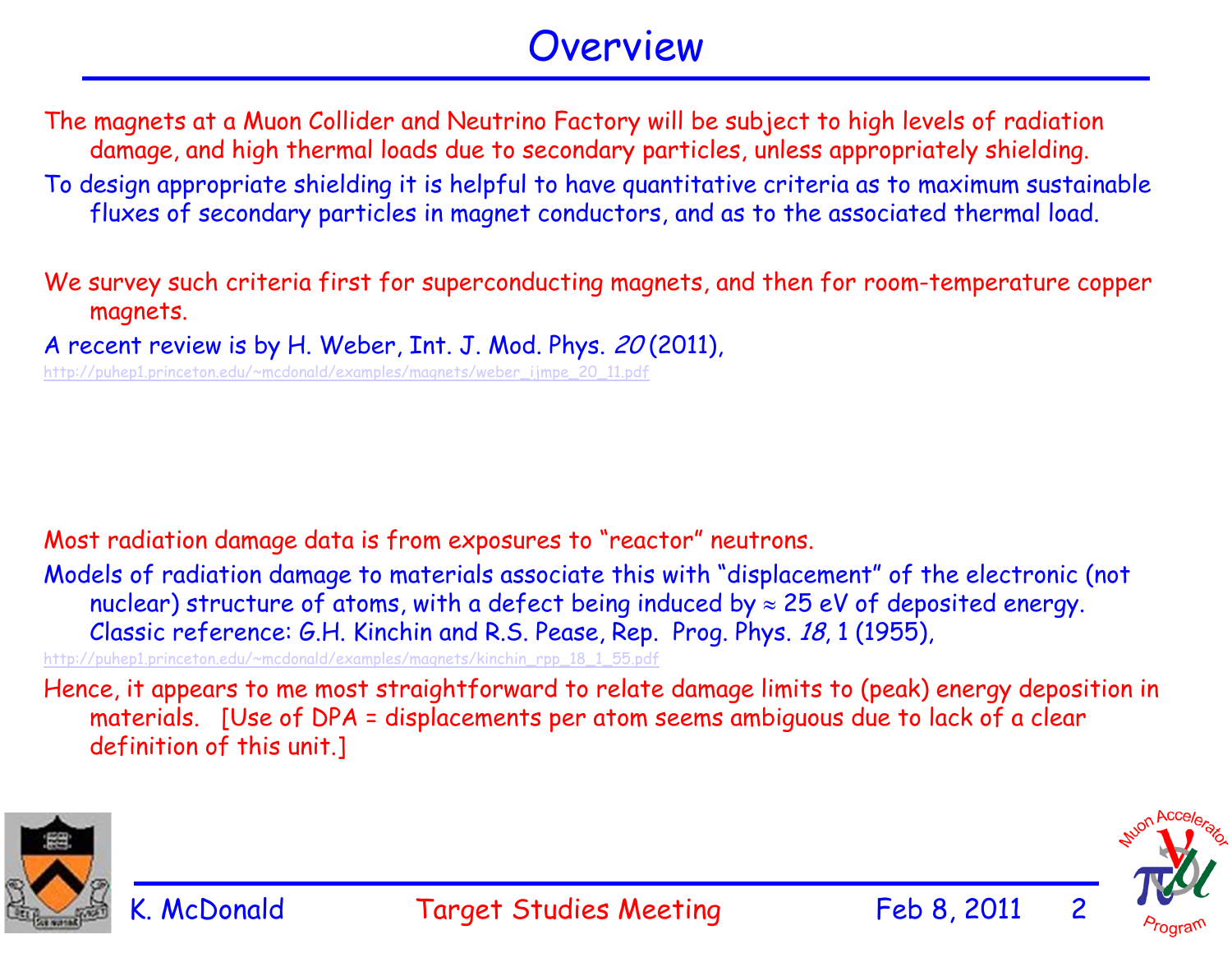### Radiation Damage to Superconductor

The ITER project quotes the lifetime radiation dose to the superconducting magnets as 10<sup>22</sup> n/m<sup>2</sup> for reactor neutrons with  $E > 0.1$  MeV. This is also 10<sup>7</sup> Gray = 10<sup>4</sup> J/g accumulated energy deposition. For a lifetime of 10 "years" of  $10^7$  s each, the peak rate of energy deposition would be  $10^4$  J/g /  $10^8$  s  $= 10^{-4}$  W/g = 0.1 mW/g.

The ITER Design Requirements document, http://puhep1.princeton.edu/~mcdonald/examples/magnets/iter\_fdr\_DRG1.pdf reports this as 1 mW/cm<sup>3</sup> of peak energy deposition (which seems to imply  $\rho_{\text{maanet}} \approx 10 \text{ g/cm}^3$ ).



Table 1.17-1 Maximum Nuclear Load Limits to the Magnet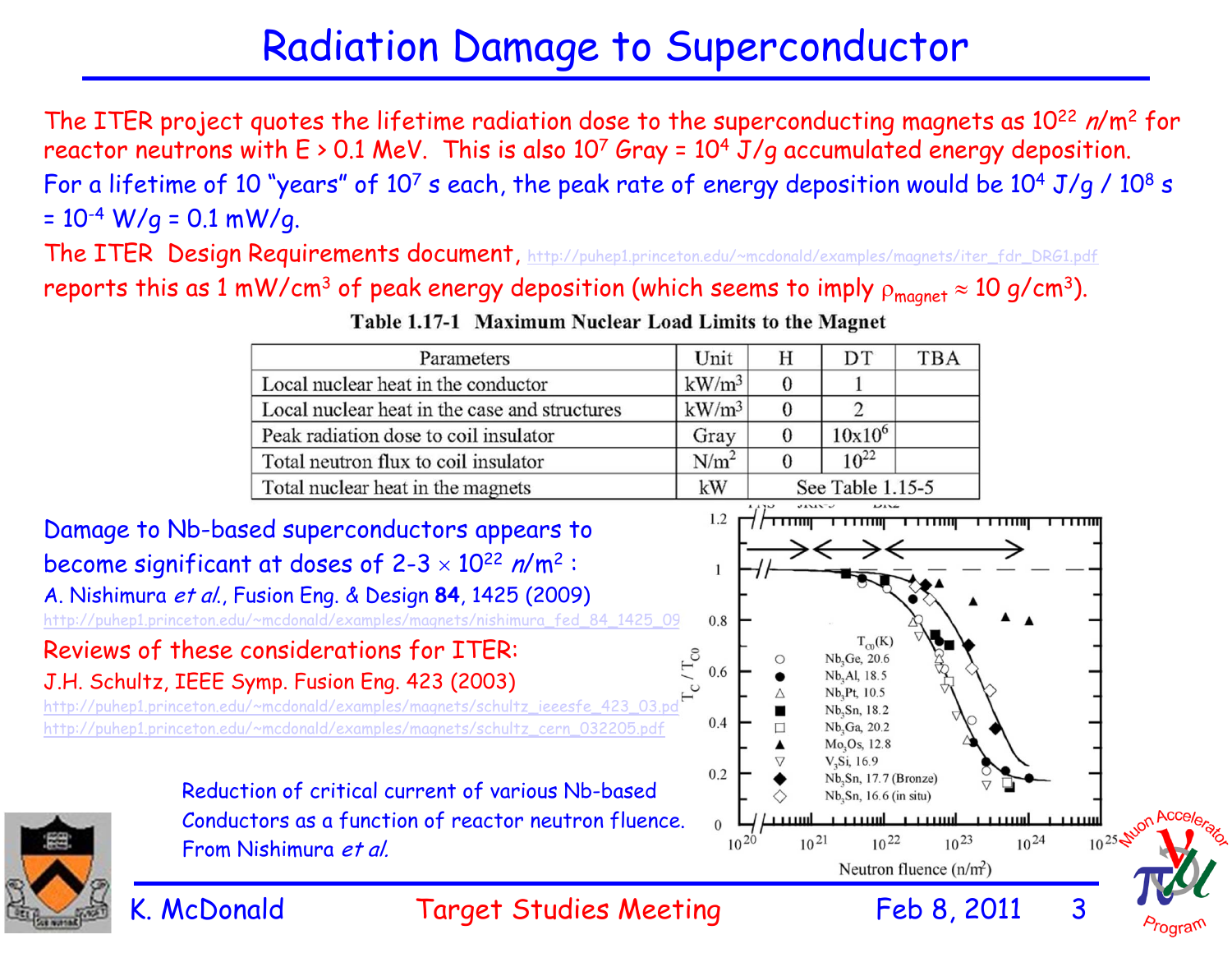### Radiation Damage to Organic Insulators

R&D on reactor neutron damage to organic insulators for conductors is carried out at the Atominstitut, U Vienna, http://www.ati.ac.at/ Recent review:

R. Prokopec et al., Fusion Eng. & Design **85**, 227 (2010)

http://puhep1.princeton.edu/~mcdonald/examples/magnets/prokopec\_fed\_85\_227\_10.pdf

The usual claim seems to be that "ordinary" expoy-based insulators have a useful lifetime of 10<sup>22</sup> n/m<sup>2</sup> for reactor neutrons with  $E > 0.1$  MeV. This is, I believe, the underlying criterion for the ITER limit that we have recently adopted in the Target System Baseline,

http://puhep1.princeton.edu/~mcdonald/mumu/target/target\_baseline\_v3.pdf

Efforts towards a more rad hard epoxy insulation seem focused on cyanate ester (CE) resins, which are somewhat expensive (and toxic) . My impression is that use of this insulation brings about a factor of 2 improvement in useful lifetime, but see the cautionary summary of the 2<sup>nd</sup> link above.

Failure mode is loss of shear strength. Plot show ratio of shear strentgth (ILSS) To nominal for several CE resin variants at reactor neutron fluences of  $1-5 \times 10^{22}$  n/m<sup>2</sup>. From Prokopec et al.





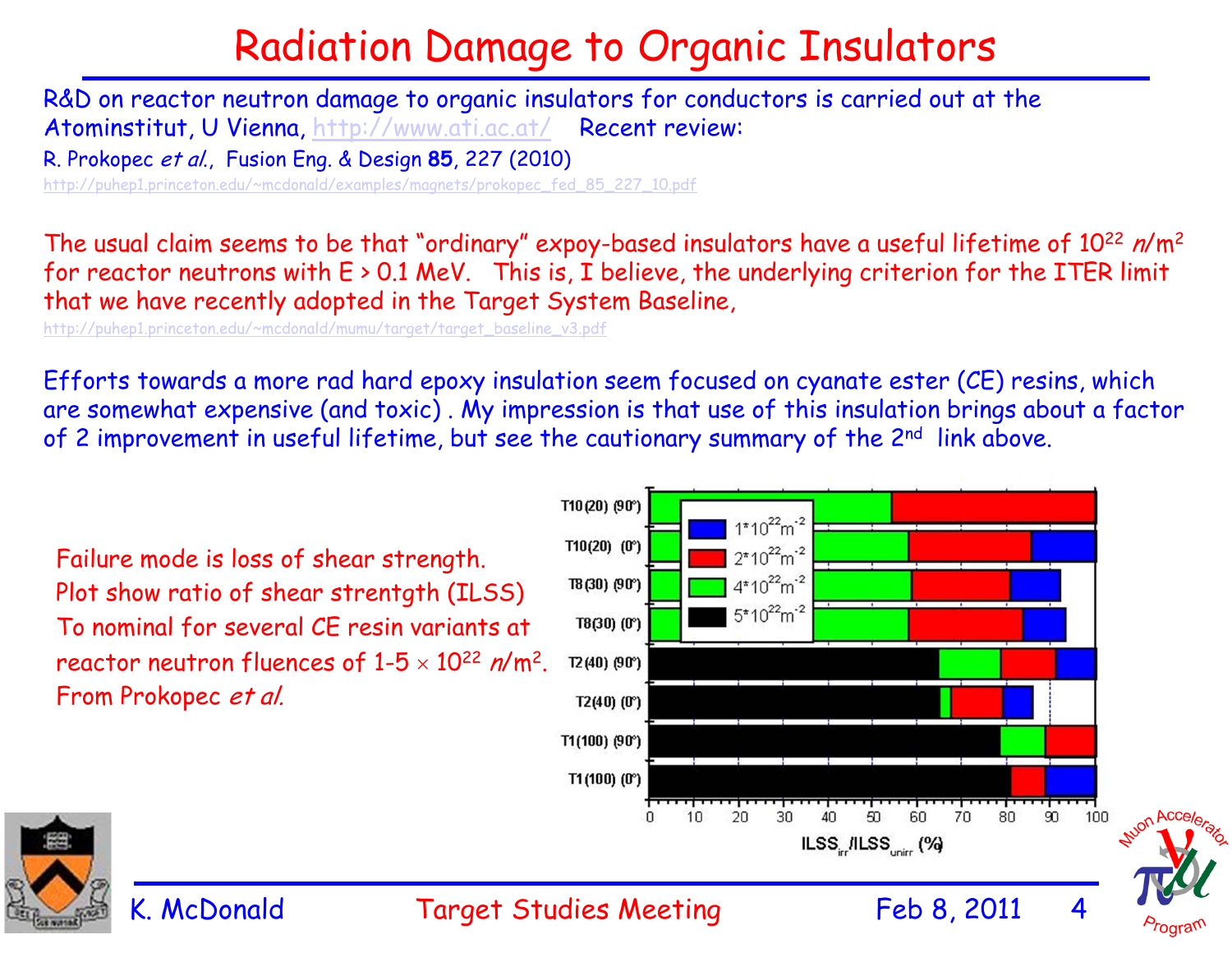## Radiation Damage to the Stabilizer

Superconductors for use in high thermal load environments are fabricated as cable in conduit, with a significant amount of copper or aluminum stabilizer (to carry the current temporarily after a quench). The resistivity of Al is about 4 times that of Cu at  $4K \Rightarrow$  favorable to use copper.

Radiation damage equivalent to 10<sup>21</sup> n/m<sup>2</sup> doubles the resistivity of Al and increases that of Cu by 10%. http://puhep1.princeton.edu/~mcdonald/examples/magnets/klabunde\_jnm\_85-86\_385\_79.pdf



Annealing by cycling to room temperature gives essentially complete recovery of the low-temperature resistivity of Al, but only about 80% recovery for copper.

Cycling copper-stabilized magnets to room temperature once a year would result in about 20% increase in the resistivity of copper stabilizer in the "hot spot" over 10 years; Al-stabilized magnets would have to be cycled to room temperature several times a year (and have much higher resistivity).



Hence, Cu stabilizer is to be preferred.

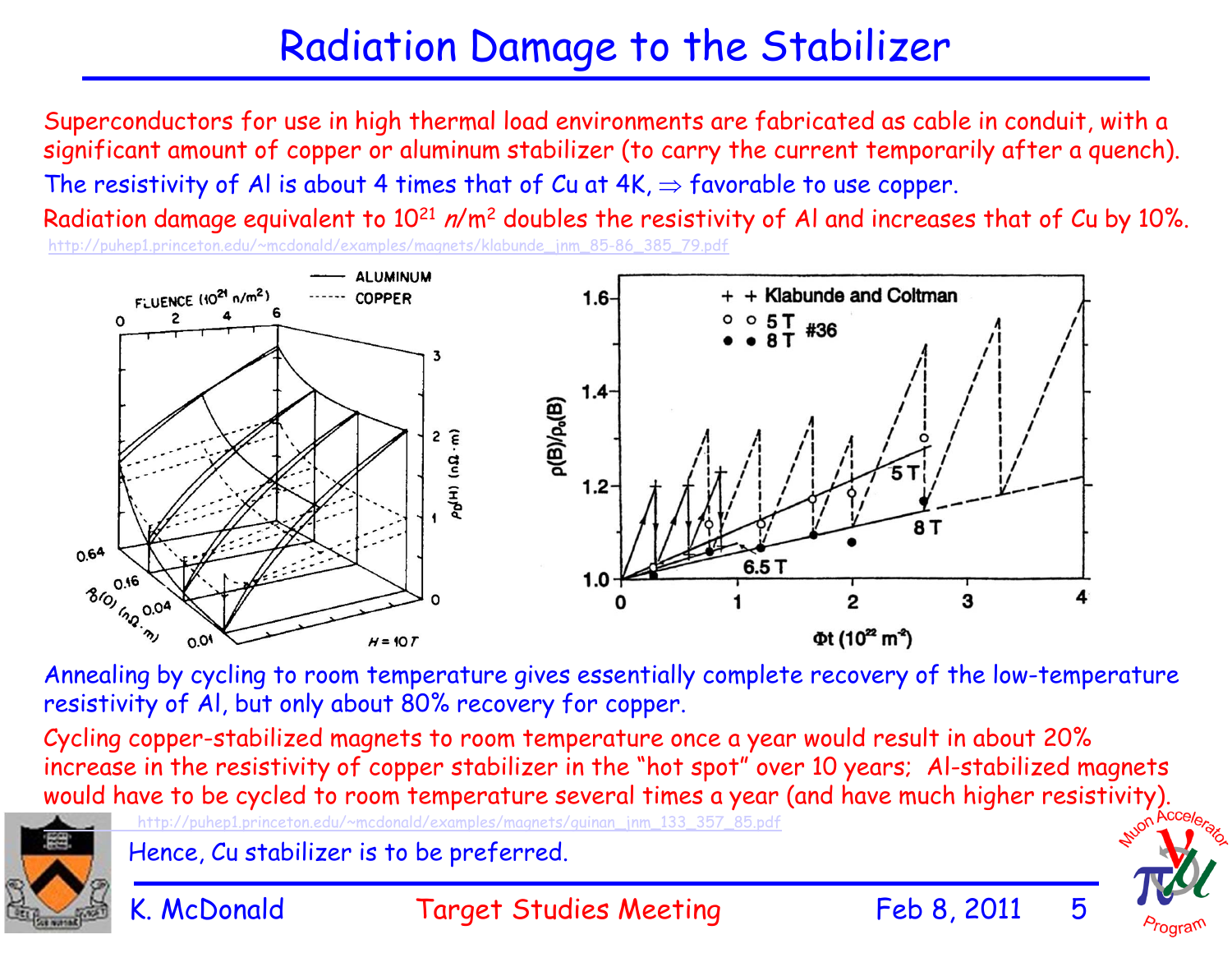## Radiation Damage to Inorganic Insulators

MgO and MgAl $_2\rm O_4$  "mineral insulation" is often regarded as the best inorganic insulator for magnets. It seems to be considered that this material remains viable mechanically up to doses of 10<sup>26</sup> n/m<sup>2</sup> for reactor neutrons with  $E > 0.1$  MeV., i.e., about 10,000 times that of the best organic insulators. F.W. Clinard Jr et al., J. Nucl. Mat. **108-109**, 655 (1982),

http://puhep1.princeton.edu/~mcdonald/examples/magnets/clinard\_jnm\_108-109\_655\_82.pdf

Question: Is the copper or SS jacket of a cable-in-conduit conductor with MgO insulation also viable at this dose?

The main damage effect seems to be swelling of the MgO, which is not necessarily a problem for the powder insulation used in magnet conductors.

PPPL archive of C. Neumeyer: http://www.pppl.gov/~neumeyer/ITER\_IVC/References/

KEK may consider MgO-insulated magnets good only to  $10^{11}$  Gray  $\sim 10^{26}$  n/m<sup>2</sup>. http://www-ps.kek.jp/kekpsbcg/conf/nbi/02/radresmag\_kusano.pdf

Zeller advocates use of MgO-insulated superconductors, but it is not clear to me that this would permit significantly higher doses due to limitations of the conductor itself.